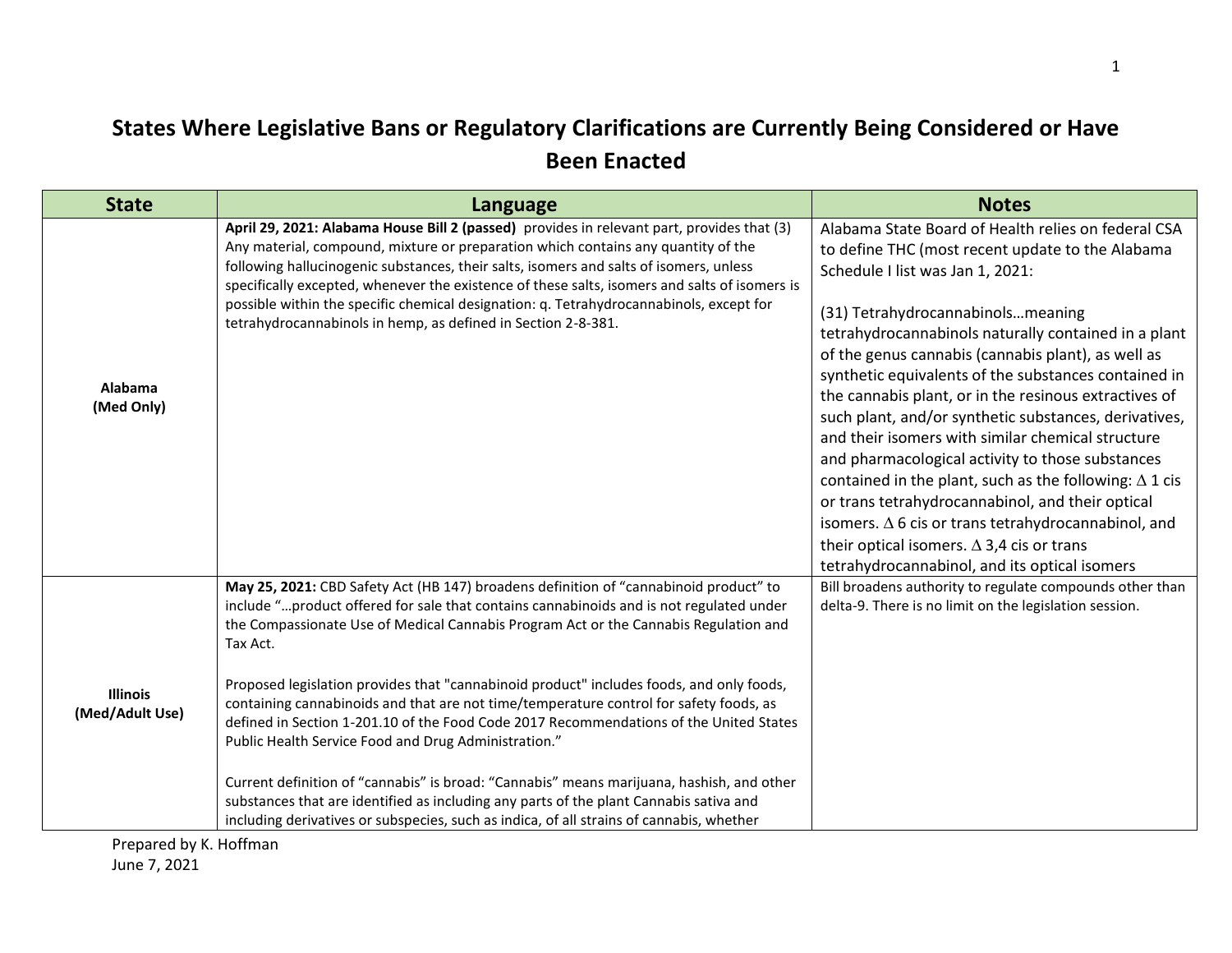|                             | growing or not; the seeds thereof, the resin extracted from any part of the plant; and any<br>compound, manufacture, salt, derivative, mixture, or preparation of the plant, its seeds, or<br>resin, including tetrahydrocannabinol (THC) and all other naturally produced cannabinol<br>derivatives, whether produced directly or indirectly by extraction; however, "cannabis"<br>does not include the mature stalks of the plant, fiber produced from the stalks, oil or cake<br>made from the seeds of the plant, any other compound, manufacture, salt, derivative,<br>mixture, or preparation of the mature stalks (except the resin extracted from it), fiber, oil<br>or cake, or the sterilized seed of the plant that is incapable of germination. "Cannabis"<br>does not include industrial hemp as defined and authorized under the Industrial Hemp Act.<br>"Cannabis" also means concentrate and cannabis-infused products.<br>Current Illinois CSA identifies THC specifically as delta-9. Proposed legislation would<br>broaden that definition. |                                                                                                                                                                                                                                                                                                                                      |
|-----------------------------|----------------------------------------------------------------------------------------------------------------------------------------------------------------------------------------------------------------------------------------------------------------------------------------------------------------------------------------------------------------------------------------------------------------------------------------------------------------------------------------------------------------------------------------------------------------------------------------------------------------------------------------------------------------------------------------------------------------------------------------------------------------------------------------------------------------------------------------------------------------------------------------------------------------------------------------------------------------------------------------------------------------------------------------------------------------|--------------------------------------------------------------------------------------------------------------------------------------------------------------------------------------------------------------------------------------------------------------------------------------------------------------------------------------|
|                             | June 2, 2021: House Bill 4517 was referred to the Committee on Regulatory Reform. First<br>introduced on March 16, 2021, the bill has been amended several times and includes<br>provisions as follows:                                                                                                                                                                                                                                                                                                                                                                                                                                                                                                                                                                                                                                                                                                                                                                                                                                                        | Current Michigan CSA provides (M.C.L.A. 333.7212<br>Schedule 1; substances included:<br>(1) (d) Synthetic equivalents of the substances contained                                                                                                                                                                                    |
| Michigan<br>(Med/Adult Use) | The definition of industrial hemp would be revised as follows:                                                                                                                                                                                                                                                                                                                                                                                                                                                                                                                                                                                                                                                                                                                                                                                                                                                                                                                                                                                                 | in the plant, or in the resinous extractives of cannabis and                                                                                                                                                                                                                                                                         |
|                             | A plant, or a part of a plant, of the genus Cannabis, whether growing or not, with a THC<br>concentration of 0.3% or less on a dry-weight basis.                                                                                                                                                                                                                                                                                                                                                                                                                                                                                                                                                                                                                                                                                                                                                                                                                                                                                                               | synthetic substances, derivatives, and their isomers with<br>similar chemical structure or pharmacological activity, or                                                                                                                                                                                                              |
|                             | The seeds of a plant of the genus Cannabis with a THC concentration of 0.3% or<br>$\bullet$<br>less on a dry-weight basis.<br>If it has a THC concentration of 0.3% or less on a dry-weight basis, a compound,                                                                                                                                                                                                                                                                                                                                                                                                                                                                                                                                                                                                                                                                                                                                                                                                                                                 | both, such as the following, are included in schedule 1:<br>(i) $\Delta^{\perp}$ cis or trans <b>tetrahydrocannabinol</b> , and their optical<br>isomers.                                                                                                                                                                            |
|                             | manufacture, salt, derivative, mixture, preparation, extract, cannabinoid, acid,<br>salt, isomer, or salt of an isomer of a plant, or a part of a plant, of the genus<br>Cannabis.                                                                                                                                                                                                                                                                                                                                                                                                                                                                                                                                                                                                                                                                                                                                                                                                                                                                             | (ii) $\Delta^6$ cis or trans <b>tetrahydrocannabinol</b> , and their optical<br>isomers.                                                                                                                                                                                                                                             |
|                             | A product to which one of the following applies:<br>If it is intended for human or animal consumption, consumption, the product, in<br>the form in which it is intended for sale to a consumer, meets both of the<br>following requirements:                                                                                                                                                                                                                                                                                                                                                                                                                                                                                                                                                                                                                                                                                                                                                                                                                   | (iii) $\Delta^{3,4}$ , cis or trans <b>tetrahydrocannabinol</b> , and their<br>optical isomers.<br>(e) Synthetic cannabinoids. As used in this subdivision,<br>"synthetic cannabinoids" includes any material,<br>compound, mixture, or preparation that is not otherwise<br>listed as a controlled substance in this schedule or in |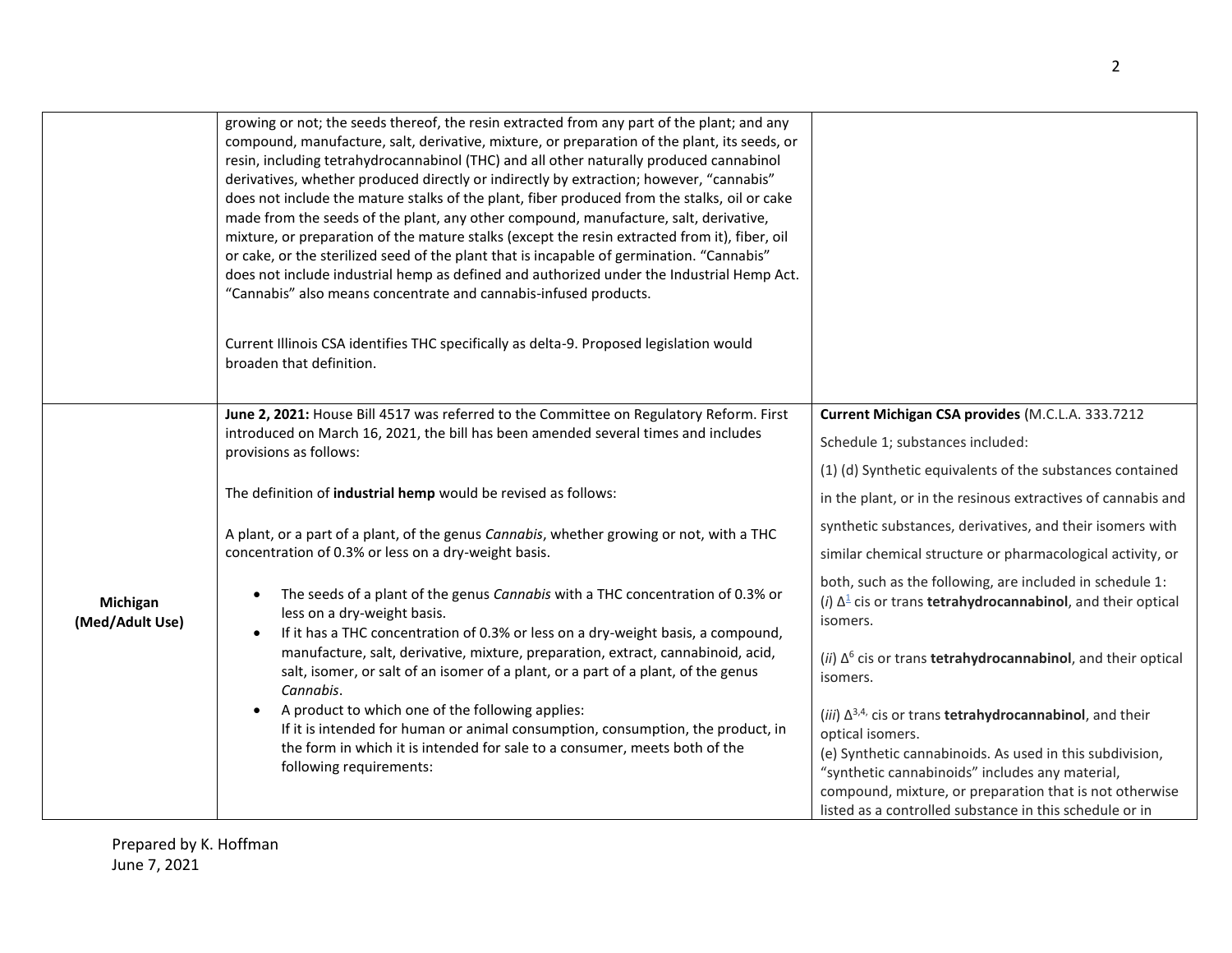| Has a THC concentration of 0.3% or less on a dry weight or per volume basis.                                                                                            | schedules II through V, is not approved by the federal<br>food and drug administration as a drug, and contains any<br>quantity of the following substances, their salts, isomers |
|-------------------------------------------------------------------------------------------------------------------------------------------------------------------------|----------------------------------------------------------------------------------------------------------------------------------------------------------------------------------|
| Contains a total amount of THC that is less than or equal to the limit established                                                                                      | (whether optical, positional, or geometric), homologues                                                                                                                          |
| in the bill. (The bill would require the MRA to establish, by rule, a limit on the total<br>amount of THC that a product intended for human or animal consumption could | (analogs), and salts of isomers and homologues (analogs),                                                                                                                        |
| contain and still fall under this provisions.)                                                                                                                          | unless specifically excepted, whenever the existence of<br>these salts, isomers, homologues (analogs), and salts of                                                              |
| If it is not intended for human or animal consumption, the product meets both of                                                                                        | isomers and homologues (analogs) is possible within the                                                                                                                          |
| the following requirements:                                                                                                                                             | specific chemical designation:                                                                                                                                                   |
| . Contains any of the substances described above.                                                                                                                       |                                                                                                                                                                                  |
| • Has a THC concentration of 0.3% or less on a dry-weight basis.                                                                                                        |                                                                                                                                                                                  |
| The definition of marihuana would be revised to mean any of the following:                                                                                              |                                                                                                                                                                                  |
| A plant, or a part of a plant, of the genus Cannabis, whether growing or not.                                                                                           |                                                                                                                                                                                  |
| The seeds of a plant of the genus Cannabis.                                                                                                                             |                                                                                                                                                                                  |
| Marihuana concentrate (the resin extracted from any part of a plant of the genus<br>Cannabis).                                                                          |                                                                                                                                                                                  |
| A compound, manufacture, salt, derivative, mixture, extract, acid, isomer, salt of<br>an isomer, or preparation of any of the above.                                    |                                                                                                                                                                                  |
| A marihuana-infused product (a topical formulation, tincture, beverage, edible<br>substance, or similar product that contains marihuana or other ingredients and is     |                                                                                                                                                                                  |
| intended for human consumption).<br>A product with a THC concentration of more than 0.3% on a dry-weight basis or                                                       |                                                                                                                                                                                  |
| per volume or weight in the form in which it is intended for sale to a consumer.                                                                                        |                                                                                                                                                                                  |
| Except for marihuana concentrate extracted from any of the following, marihuana would                                                                                   |                                                                                                                                                                                  |
| not include any of the following:                                                                                                                                       |                                                                                                                                                                                  |
| The mature stalks, or fiber produced from the mature stalks, of a plant of the                                                                                          |                                                                                                                                                                                  |
| genus Cannabis.                                                                                                                                                         |                                                                                                                                                                                  |
| Oil or cake made from the seeds of a plant of the genus Cannabis.                                                                                                       |                                                                                                                                                                                  |
| A compound, manufacture, salt, derivative, mixture, or preparation of the mature<br>stalks of a plant of the genus Cannabis.                                            |                                                                                                                                                                                  |
| Industrial hemp.                                                                                                                                                        |                                                                                                                                                                                  |
|                                                                                                                                                                         |                                                                                                                                                                                  |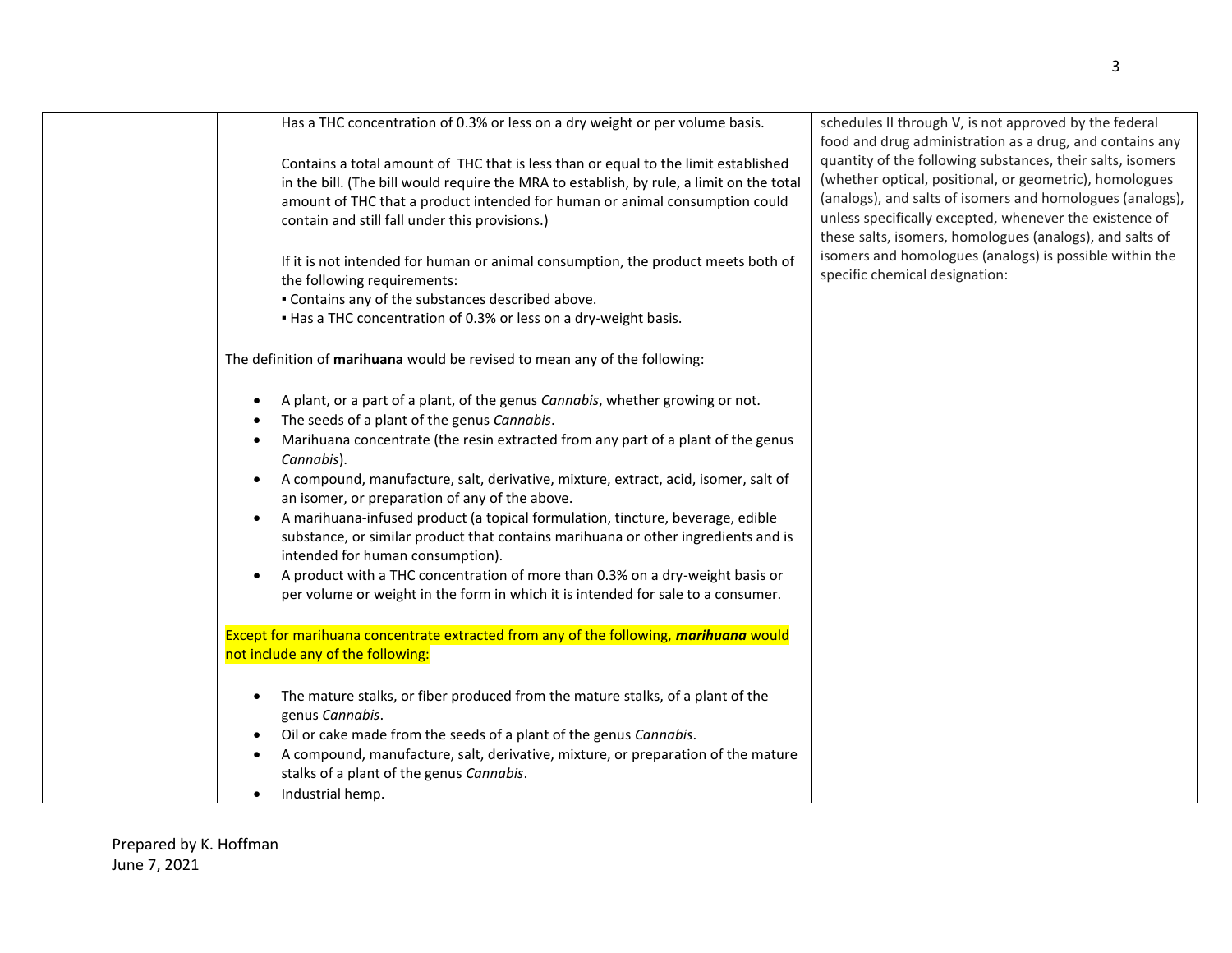|                     | An ingredient combined with marihuana to prepare topical or oral<br>$\bullet$<br>administrations, food, drink, or other products.<br>A drug for which an application filed in accordance with 21 USC 355 is approved<br>by the federal Food and Drug Administration (FDA).                                                                                                                                                                                                                                                                                                                     |                                                                                                                              |
|---------------------|------------------------------------------------------------------------------------------------------------------------------------------------------------------------------------------------------------------------------------------------------------------------------------------------------------------------------------------------------------------------------------------------------------------------------------------------------------------------------------------------------------------------------------------------------------------------------------------------|------------------------------------------------------------------------------------------------------------------------------|
|                     | The bill would define THC to mean any of the following:                                                                                                                                                                                                                                                                                                                                                                                                                                                                                                                                        |                                                                                                                              |
|                     | Tetrahydrocannabinolic acid.<br>A tetrahydrocannabinol, regardless of whether it is artificially or naturally derived,<br>unless excluded by the MRA as described below.<br>A tetrahydrocannabinol that is a structural, optical, or geometric isomer of a<br>tetrahydrocannabinol that is not excluded by MRA rule.                                                                                                                                                                                                                                                                           |                                                                                                                              |
|                     | The bill provides that MRA could promulgate rules to exclude a tetrahydrocannabinol from<br>the definition of THC if the MRA determines, after making findings with respect to each of<br>the following factors, that the tetrahydrocannabinol does not have a potential for abuse:                                                                                                                                                                                                                                                                                                            |                                                                                                                              |
|                     | The actual or relative potential for abuse of the tetrahydrocannabinol.<br>The scientific evidence of the tetrahydrocannabinol's pharmacological effect, if<br>known.<br>The state of current scientific knowledge regarding the tetrahydrocannabinol.<br>$\bullet$<br>The history and current pattern of abuse of the tetrahydrocannabinol.<br>The scope, duration, and significance of abuse of the tetrahydrocannabinol.<br>The tetrahydrocannabinol's risk to the public health.<br>The potential of the tetrahydrocannabinol to produce psychic or physiological<br>dependence liability. |                                                                                                                              |
| <b>North Dakota</b> | April 26, 2021: House Bill 1045 was signed into law, expanding the definition of THC to<br>include delta-7, delta-8 and delta-10. Among other things, the bill explicitly prohibits<br>licensees from:                                                                                                                                                                                                                                                                                                                                                                                         | Convened January 5, 2021; adjourned April 29, 2021.<br>Explicit prohibition of isomerized delta-8, delta-9, and<br>delta-10. |
| (Med Only)          | Engage[ing] in the isomerization of cannabinoids to create isomers of<br>1.<br>tetrahydrocannabinol, including delta-8, delta-9, and delta-10<br>tetrahydrocannabinol; and                                                                                                                                                                                                                                                                                                                                                                                                                     | "Isomer" and "isomerization" are not defined in statute<br>or rule.                                                          |
|                     |                                                                                                                                                                                                                                                                                                                                                                                                                                                                                                                                                                                                | North Dakota CSA (NDCC, 19-03.1-05. Schedule I provides:                                                                     |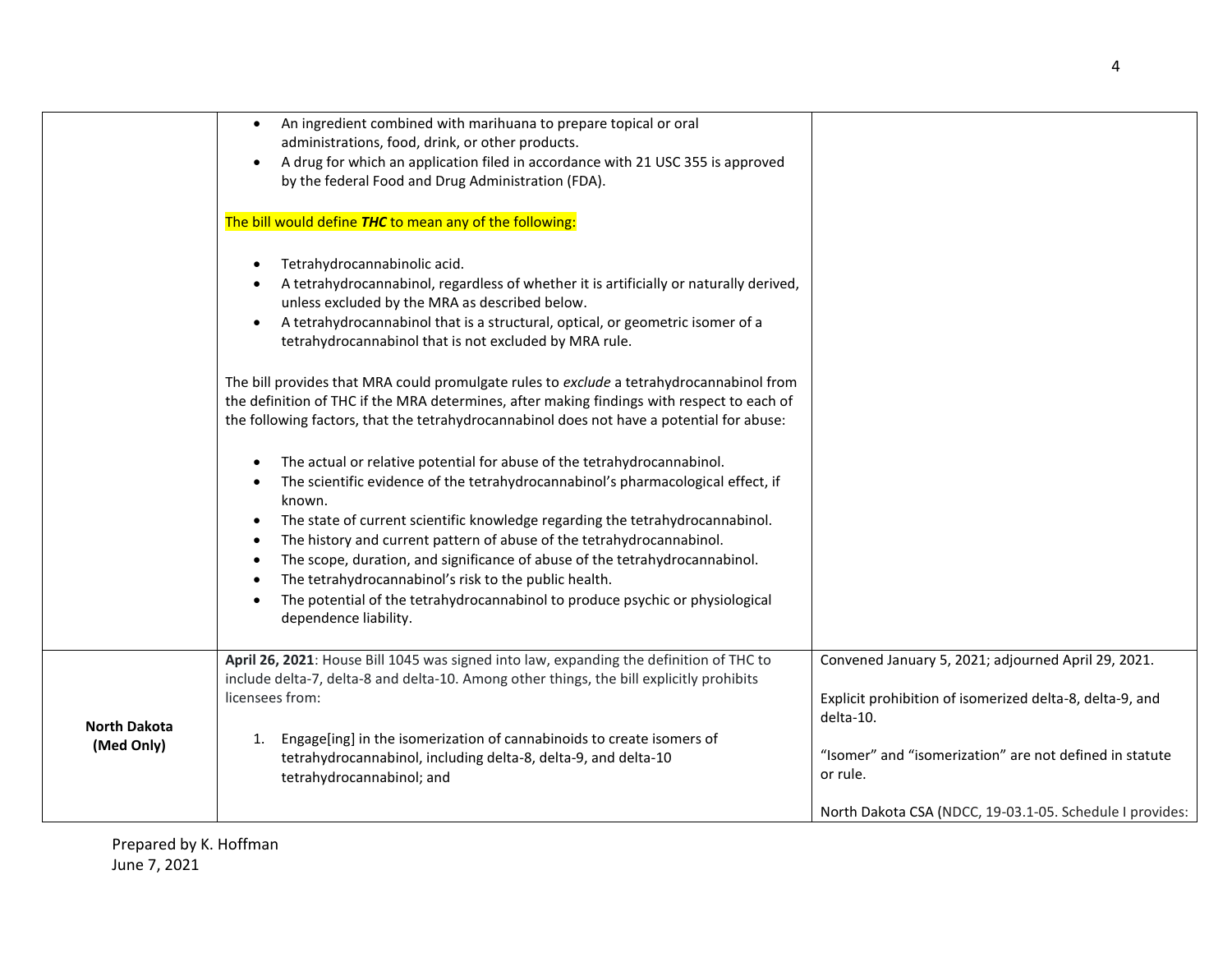|                 | Sell[ing] hemp or hemp products that were created using the isomerization of<br>2.                                                                            |                                                             |
|-----------------|---------------------------------------------------------------------------------------------------------------------------------------------------------------|-------------------------------------------------------------|
|                 | cannabinoids to create isomers of tetrahydrocannabinol, including delta-8, delta-                                                                             | (5) m. (1) Tetrahydrocannabinols, meaning                   |
|                 | 9, and delta-10 tetrahydrocannabinol.                                                                                                                         | tetrahydrocannabinols naturally contained in a plant of     |
|                 |                                                                                                                                                               | the genus Cannabis (cannabis plant), as well as synthetic   |
|                 |                                                                                                                                                               | equivalents of the substances contained in the cannabis     |
|                 |                                                                                                                                                               | plant, or in the resinous extractives of such plant,        |
|                 |                                                                                                                                                               | including synthetic substances, derivatives, and their      |
|                 |                                                                                                                                                               | isomers with similar chemical structure and                 |
|                 |                                                                                                                                                               |                                                             |
|                 |                                                                                                                                                               | pharmacological activity to those substances contained in   |
|                 |                                                                                                                                                               | the plant; such as the following:                           |
|                 |                                                                                                                                                               | (a) Delta-1 cis or trans tetrahydrocannabinol, and their    |
|                 |                                                                                                                                                               | optical isomers. Other names: Delta-9-                      |
|                 |                                                                                                                                                               | tetrahydrocannabinol.                                       |
|                 |                                                                                                                                                               | (b) Delta-6 cis or trans tetrahydrocannabinol, and their    |
|                 |                                                                                                                                                               | optical isomers. Other names: Delta-8-                      |
|                 |                                                                                                                                                               | tetrahydrocannabinol.                                       |
|                 |                                                                                                                                                               | (c) Delta-3,4 cis or trans tetrahydrocannabinol, and its    |
|                 |                                                                                                                                                               | optical isomers.                                            |
|                 | January 20, 2021: House Bill 1961 introduced creating Oklahoma Adult Access to<br>Marijuana Act. Specifically, provides an updated definition of "marijuana:" | Oklahoma CSA (63 Okl.St.Ann. § 2-101) provides:             |
|                 |                                                                                                                                                               | 38. "Tetrahydrocannabinols" means all substances that       |
|                 | "Marijuana" shall have the same meaning as such term is defined in Section 2-101 of Title                                                                     | have been chemically synthesized to emulate                 |
|                 | 63 of the Oklahoma Statutes and shall also include delta-8 and delta-10                                                                                       | the tetrahydrocannabinols of marijuana;                     |
|                 | tetrahydrocannabinol with a concentration in excess of three-tenths of one percent                                                                            |                                                             |
| <b>Oklahoma</b> | (0.03%) on a dry weight basis;                                                                                                                                | 39. "Isomer" means the optical isomer, except as used       |
| (Med Only)      |                                                                                                                                                               | in subsections C and F of Section 2-204 of this title       |
|                 |                                                                                                                                                               | and paragraph 4 of subsection A of Section 2-206 of this    |
|                 |                                                                                                                                                               | title. As used in subsections C and F of Section 2-204 of   |
|                 |                                                                                                                                                               | this title, "isomer" means the optical, positional or       |
|                 |                                                                                                                                                               | geometric isomer. As used in paragraph 4 of subsection A    |
|                 |                                                                                                                                                               | of Section 2-206 of this title, the term "isomer" means the |
|                 |                                                                                                                                                               | optical or geometric isomer;                                |
| Oregon          | March 20, 2021 OLCC Statement: "OLCC's proposed rulemaking would only address the                                                                             | Bill expands OLCC's authority. Current legislative session  |
| (Med/Adult Use) | presence of Delta-8-THC and other artificially- derived cannabinoids in products grown,                                                                       | ends June 27. Legislation expands definition of THC and     |
|                 | manufactured and sold in Oregon's recreational marijuana market. But for OLCC and the                                                                         | tightly regulates hemp production.                          |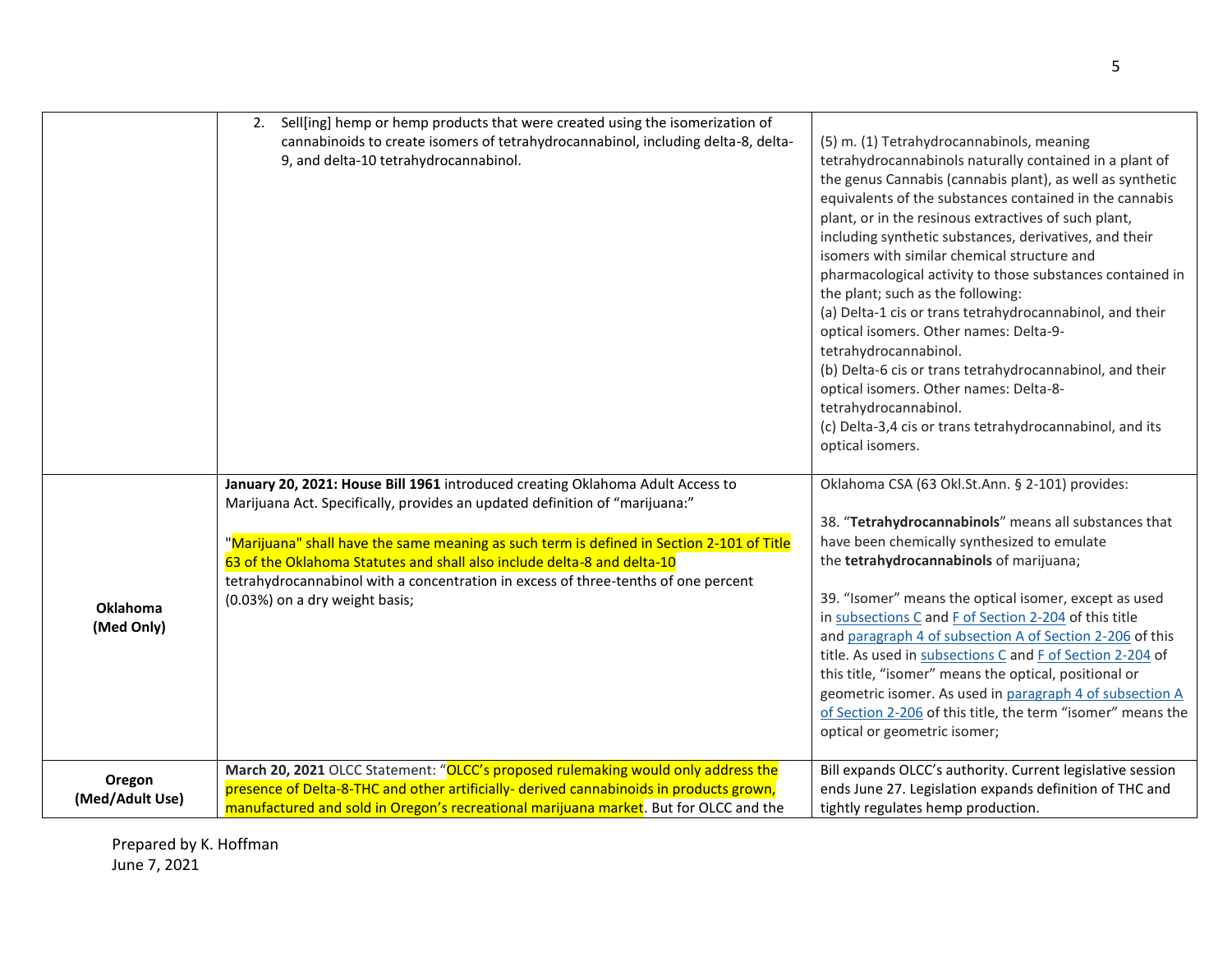| Oregon Department of Agriculture to take effective action on total THC measurement and<br>tamp down the availability of such products to minors, legislative action is required."                                                                                                                                                                                                                                                    | Oregon's CSA references the federal CSA under 21 USC<br>811 to 812. The definition of "THC" resides in rule and is |
|--------------------------------------------------------------------------------------------------------------------------------------------------------------------------------------------------------------------------------------------------------------------------------------------------------------------------------------------------------------------------------------------------------------------------------------|--------------------------------------------------------------------------------------------------------------------|
| January 2021: HB 3000 was first read. June 3: Referred to Ways and Means.                                                                                                                                                                                                                                                                                                                                                            | specific to delta-9.                                                                                               |
| Highlights:                                                                                                                                                                                                                                                                                                                                                                                                                          |                                                                                                                    |
| Defines "tetrahydrocannabinol" ("THC") to include all artificially or naturally derived<br>tetrahydrocannabinols including Delta-8, Delta-9, optical isomers of Delta-8 or Delta-9, and<br>any artificially derived cannabinoid that may have an intoxicating effect.                                                                                                                                                                |                                                                                                                    |
| Defines "adult use cannabis item" as an item derived from the cannabis plant family and<br>contains THC, a marijuana item, or an industrial hemp product containing a THC<br>concentration that exceeds limits established by the Oregon Liquor Control Commission<br>(OLCC) in consultation with the Oregon Health Authority (OHA) by rule, or the greater of<br>0.3 percent or the concentration of THC allowed under federal law. |                                                                                                                    |

## **States Where Delta 8 is Included under State Controlled Substances Act, Schedule I or Similar (drug or other substance has a high potential for abuse)**

| <b>State</b>              | <b>Schedule I (or Similar) Language</b>                                                                                                                                                                                                                                                                                                                                                                                                                                                                                                                                                                                                                                                                                                                                                                   | <b>Notes</b> |
|---------------------------|-----------------------------------------------------------------------------------------------------------------------------------------------------------------------------------------------------------------------------------------------------------------------------------------------------------------------------------------------------------------------------------------------------------------------------------------------------------------------------------------------------------------------------------------------------------------------------------------------------------------------------------------------------------------------------------------------------------------------------------------------------------------------------------------------------------|--------------|
| Alaska<br>(Med/Adult Use) | AS §11.71.900:<br>(15) "marijuana" means the seeds, and leaves, buds, and flowers of the plant (genus)<br>Cannabis, whether growing or not; it does not include the resin or oil extracted from any<br>part of the plants, or any compound, manufacture, salt, derivative, mixture, or preparation<br>from the resin or oil, including hashish, hashish oil, and natural or<br>synthetic tetrahydrocannabinol; it does not include the stalks of the plant, fiber produced<br>from the stalks, oil or cake made from the seeds of the plant, any other compound,<br>manufacture, salt, derivative, mixture, or preparation of the stalks, fiber, oil or cake, or the<br>sterilized seed of the plant that is incapable of germination; it does not include industrial<br>hemp as defined in AS 03.05.100; |              |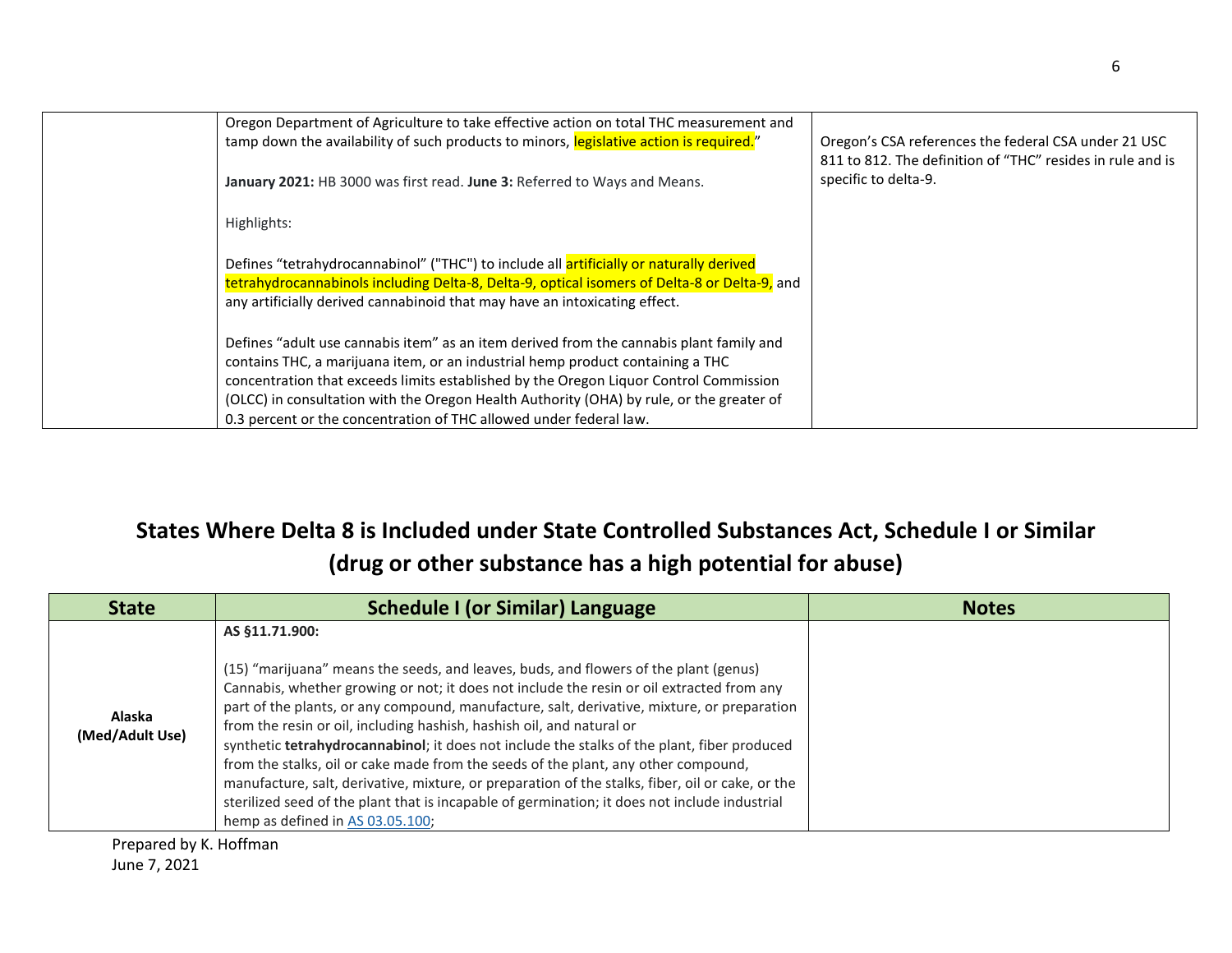|                                                             |                                                                                                                                                                                                                                                                                                                                                                                                                                                                                                                                                                                                                                                                                                                                                                                                                                                                                                                                                                                                                          | A.R.S. § 36-2501. Definitions                                                                                                                                                                                                                                                                                                                                                                                                                                                                                                                                                                                                                                                                                                                                                                                                                                                                                                                                                       |
|-------------------------------------------------------------|--------------------------------------------------------------------------------------------------------------------------------------------------------------------------------------------------------------------------------------------------------------------------------------------------------------------------------------------------------------------------------------------------------------------------------------------------------------------------------------------------------------------------------------------------------------------------------------------------------------------------------------------------------------------------------------------------------------------------------------------------------------------------------------------------------------------------------------------------------------------------------------------------------------------------------------------------------------------------------------------------------------------------|-------------------------------------------------------------------------------------------------------------------------------------------------------------------------------------------------------------------------------------------------------------------------------------------------------------------------------------------------------------------------------------------------------------------------------------------------------------------------------------------------------------------------------------------------------------------------------------------------------------------------------------------------------------------------------------------------------------------------------------------------------------------------------------------------------------------------------------------------------------------------------------------------------------------------------------------------------------------------------------|
| Arizona<br>(Med/Recent Adult<br>Use Leg. Passed in<br>2020) | A.R.S.§36-2512(3):<br>(w) Cannabis, except the synthetic isomer of delta-9-tetraydrocannabinol.                                                                                                                                                                                                                                                                                                                                                                                                                                                                                                                                                                                                                                                                                                                                                                                                                                                                                                                          | 2. "Cannabis" means the following substances under<br>whatever names they may be designated:<br>(a) Marijuana.<br>(b) All parts of any plant of the genus cannabis,<br>whether growing or not, its seeds, the resin extracted<br>from any part of such plant, and every compound,<br>manufacture, salt, derivative, mixture or preparation<br>of such plant, its seeds or resin, but shall not include<br>the mature stalks of such plant, fiber produced from<br>such stalks, oil or cake made from the seeds of such<br>plant, any other compound, manufacture, salt,<br>derivative, mixture or preparation of such mature<br>stalks (except the resin extracted therefrom), fiber,<br>oil, or cake or the sterilized seed of such plant which<br>is incapable of germination.<br>(c) Every compound, manufacture, salt, derivative,<br>mixture or preparation of such resin,<br>tetrahydrocannabinol (T.H.C.), or of such plants from<br>which the resin has not been extracted. |
|                                                             | A.C.A. 5-64-215. Additional substances to be placed in Schedule VI:                                                                                                                                                                                                                                                                                                                                                                                                                                                                                                                                                                                                                                                                                                                                                                                                                                                                                                                                                      | A.C.A.§ 5-64-214. Criteria for Schedule VI:                                                                                                                                                                                                                                                                                                                                                                                                                                                                                                                                                                                                                                                                                                                                                                                                                                                                                                                                         |
| <b>Arkansas</b><br>(Med only)                               | (a) In addition to any substance placed in Schedule VI by the Secretary of the Department<br>of Health under $\S$ 5-64-214, any material, compound, mixture, or preparation, whether<br>produced directly or indirectly from a substance of vegetable origin or independently by<br>means of chemical synthesis, or by a combination of extraction and chemical synthesis,<br>that contains any quantity of the following substances, or that contains any of their salts,<br>isomers, and salts of isomers when the existence of the salts, isomers, and salts of isomers<br>is possible within the specific chemical designation, is included in Schedule VI:<br>(1) Marijuana;<br>(2) Tetrahydrocannabinols, unless the tetrahydrocannabinol is:<br>(A) Contained in hemp-derived cannabidiol;<br>(B) Not more than three-tenths of one percent (0.3%) of the hemp-derived cannabidiol on<br>a dry weight basis as verified by a nationally accredited laboratory for quality, purity, and<br>accuracy standards; and | The Secretary of the Department of Health shall place<br>a substance in Schedule VI if he or she finds that:<br>(1) The substance is not currently accepted for<br>medical use in treatment in the United States;<br>(2) There is lack of accepted safety for use of the drug<br>or other substance even under direct medical<br>supervision;<br>(3) The substance has relatively high psychological or<br>physiological dependence liability, or both; and<br>(4) Use of the substance presents a definite risk to<br>public health.                                                                                                                                                                                                                                                                                                                                                                                                                                               |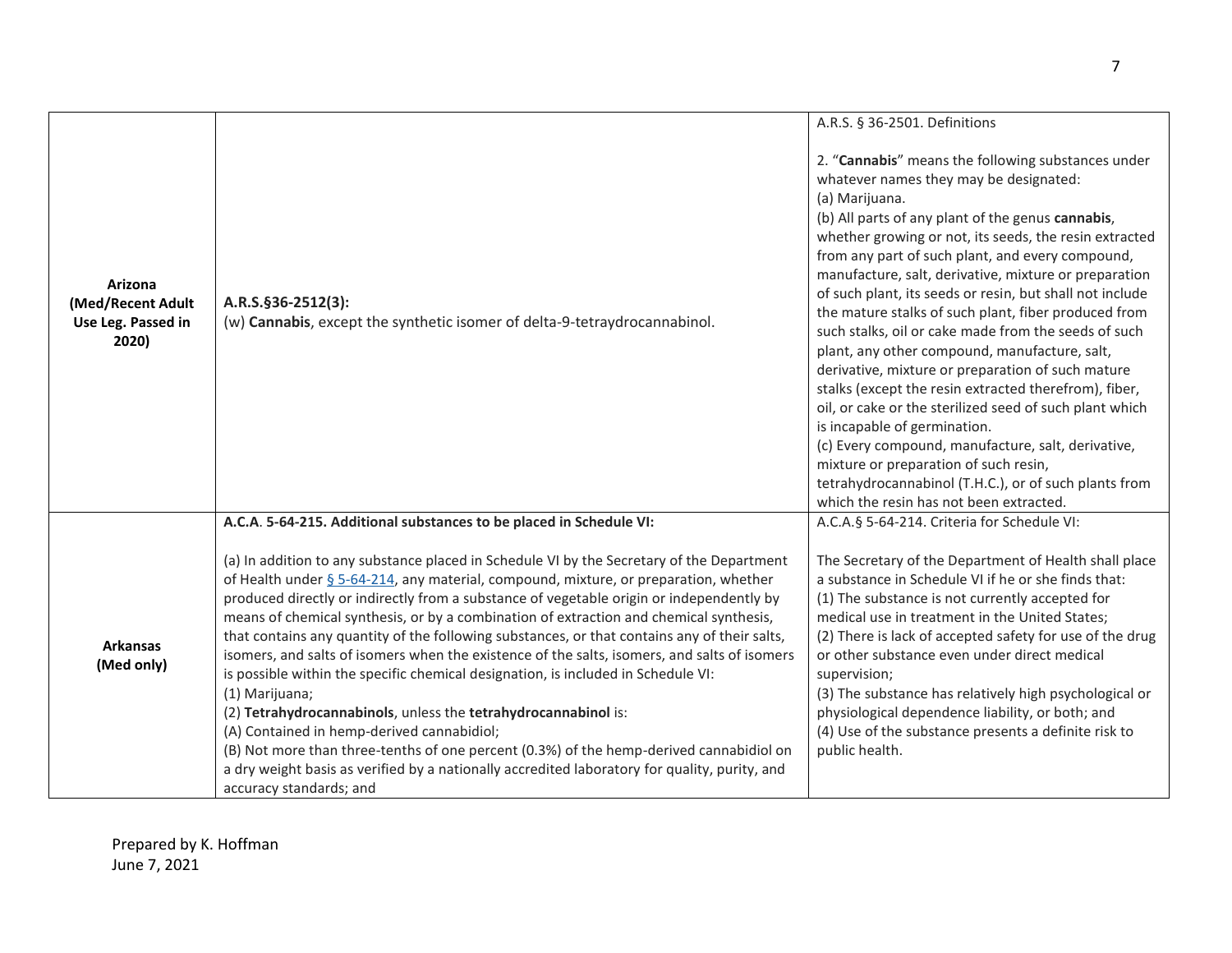| Colorado<br>(Med/Adult Use) | C.R.S.A §18-18-102:<br>(34.5)(a) "Synthetic cannabinoid" means any chemical compound that is chemically<br>synthesized and either:<br>(I) Has been demonstrated to have binding activity at one or more cannabinoid receptors;<br>or<br>(II) Is a chemical analog or isomer of a compound that has been demonstrated to have<br>binding activity at one or more cannabinoid receptors.<br>(b) "Synthetic cannabinoid" includes but is not limited to the following substances:                                                                                                                                                                                                                                                                                                                                                                                                                                                                                                                                                                                                                                                                                                                                                                                                                                                                                                                                                                                                                                                                                                                                                                                                                                                                                                                                                                                                                             | May 14, 2021: Colorado Marijuana Enforcement<br>Division (MED) issued a bulletin that provides,<br>"Industrial Hemp Product is not permitted to be<br>further processed or extracted either before or after<br>inclusion in a marijuana product by a Medical or Retail<br>Marijuana Products Manufacturer. This prohibition<br>includes any process that converts an Industrial Hemp<br>Product, such as CBD isolate, into delta-9, delta-8, |
|-----------------------------|------------------------------------------------------------------------------------------------------------------------------------------------------------------------------------------------------------------------------------------------------------------------------------------------------------------------------------------------------------------------------------------------------------------------------------------------------------------------------------------------------------------------------------------------------------------------------------------------------------------------------------------------------------------------------------------------------------------------------------------------------------------------------------------------------------------------------------------------------------------------------------------------------------------------------------------------------------------------------------------------------------------------------------------------------------------------------------------------------------------------------------------------------------------------------------------------------------------------------------------------------------------------------------------------------------------------------------------------------------------------------------------------------------------------------------------------------------------------------------------------------------------------------------------------------------------------------------------------------------------------------------------------------------------------------------------------------------------------------------------------------------------------------------------------------------------------------------------------------------------------------------------------------------|----------------------------------------------------------------------------------------------------------------------------------------------------------------------------------------------------------------------------------------------------------------------------------------------------------------------------------------------------------------------------------------------------------------------------------------------|
|                             | (C) Not approved by the United States Food and Drug Administration for marketing as a<br>medication;<br>(3) A synthetic equivalent of:<br>(A) The substance contained in the Cannabis plant; or<br>(B) The substance contained in the resinous extractives of the genus Cannabis;<br>(4) Salvia divinorum or Salvinorin A, which includes all parts of the plant presently classified<br>botanically as Salvia divinorum, whether growing or not, the seeds of the plant, any extract<br>from any part of the plant, and every compound, manufacture, derivative, mixture, or<br>preparation of the plant, its seeds, or its extracts, including salts, isomers, and salts of<br>isomers when the existence of the salts, isomers, and salts of isomers is possible within the<br>specific chemical designation;<br>(5) Synthetic substances, derivatives, or their isomers in the chemical structural classes<br>described below in subdivisions (a)(5)(A)-(J) of this section and also specific unclassified<br>substances in subdivision (a) $(5)(K)$ of this section. Compounds of the structures described<br>in this subdivision (a)(5), regardless of numerical designation of atomic positions, are<br>included in this subdivision (a)(5). The synthetic substances, derivatives, or their isomers<br>included in this subdivision (a)(5) are:<br>(A)(i) Tetrahydrocannabinols, including without limitation the following:<br>(a) Delta-1 cis or trans tetrahydrocannabinol, and its optical isomers;<br>(b) Delta-6 cis or trans tetrahydrocannabinol, and its optical isomers; and<br>(c) Delta-3.4 cis or trans tetrahydrocannabinol, and its optical isomers.<br>(ii) Dronabinol in sesame oil and encapsulated in a soft gelatin capsule in a drug product<br>approved by the United States Food and Drug Administration is not<br>a tetrahydrocannabinol under this subdivision (a)(5)(A); |                                                                                                                                                                                                                                                                                                                                                                                                                                              |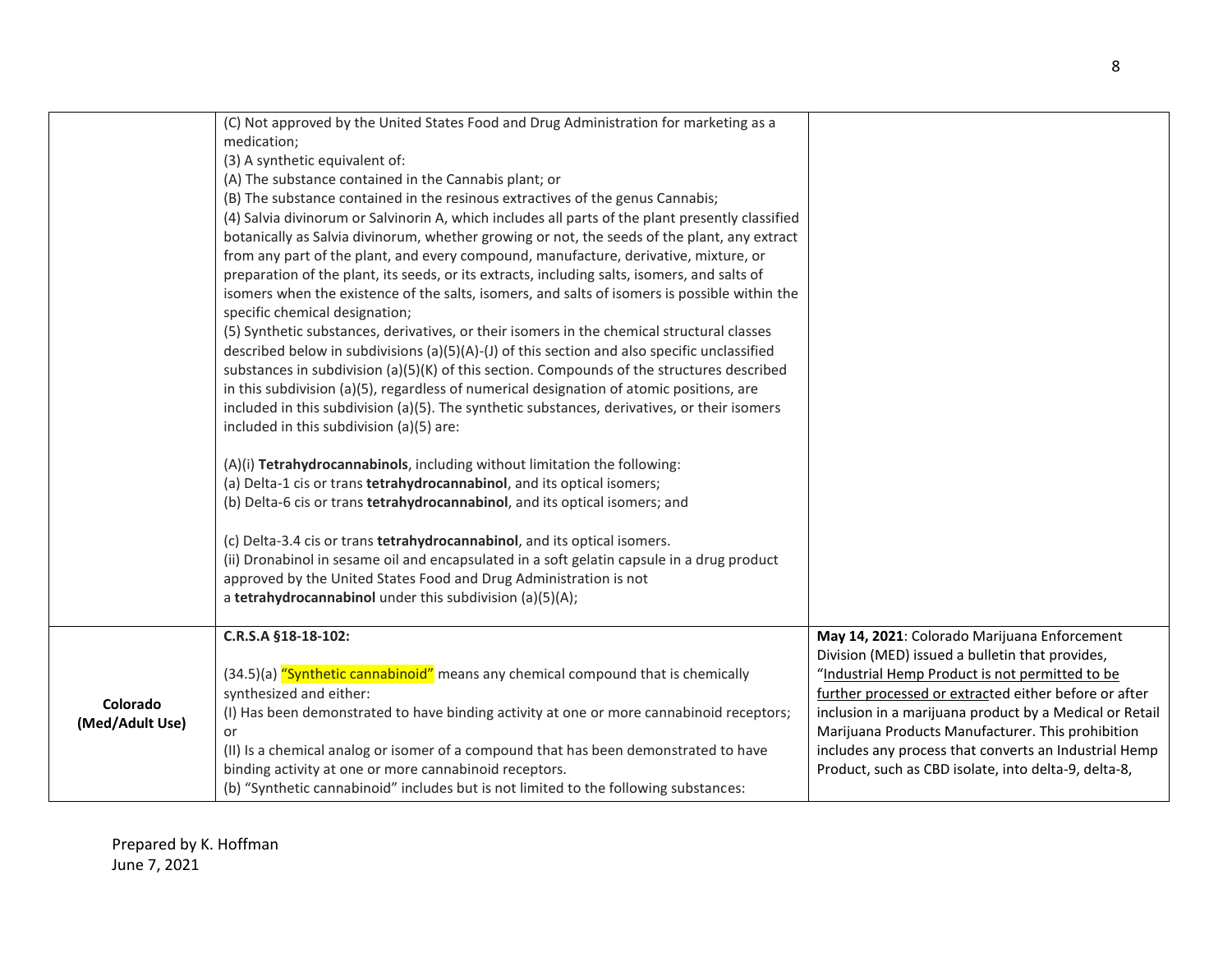|                               | (I) HU-210: (6aR, 10aR)-9-(hydroxymethyl)-6, 6-dimethyl-3-(2-methyloctan-2-yl)-6a<br>,7,10,10a-tetrahydrobenzo[c]chromen-1-ol;<br>(II) HU-211: dexanabinol, (6aS, 10aS)-9-(hydroxymethyl)-6, 6-dimethyl-3-(2-methyloctan-2-<br>yl)-6a, 7, 10, 10a-tetrahydrobenzo[c]chromen-1-ol;<br>(III) JWH-018: 1-pentyl-3-(1-naphthoyl)indole;<br>(IV) JWH-073: 1-butyl-3-(1-naphthoyl)indole;<br>(V) JWH-081: 1-pentyl-3-(4-methoxy-1-napthoyl)indole, also known as 4-<br>methoxynapthalen-1-yl-(1-pentylindol-3-yl)methanone;<br>(VI) JWH-200: 1-[2-(4-morpholinyl)ethyl]-3-(1-napthoyl)indole;<br>(VII) JWH-250: 1-pentyl-3-(2-methoxyphenylacetyl)indole, also known as 2-(2-<br>methoxyphenyl)-1-(1- pentylindol-3-yl)ethanone; and<br>(VIII) CP 47, 497, and homologues: 2-[(1R, 3S)-3-hydroxycyclohexyl]-5-(2-methyloctan-2-<br>yl)phenol.<br>(c) "Synthetic cannabinoid" does not mean:<br>(I) Any tetrahydrocannabinols, as defined in subsection (35) of this section; or<br>(II) Nabilone.<br>(d) As used in this subsection (34.5), "analog" means any chemical that is substantially<br>similar in chemical structure to a chemical compound that has been determined to have<br>binding activity at one or more cannabinoid receptors.<br>(35)(a) "Tetrahydrocannabinols" means synthetic equivalents of the substances contained<br>in the plant, or in the resinous extractives of, cannabis, sp., or synthetic substances,<br>derivatives, and their isomers with similar chemical structure and pharmacological activity,<br>such as the following: | delta-10-THC, or other tetrahydrocannabinol isomers<br>or functional analogs."<br>May 14, 2021: Colorado Department of Public Health<br>and Environment provided a notice to industrial hemp<br>registrants that "chemically modifying or converting<br>any naturally occurring cannabinoids from industrial<br>hemp is non-compliant with the statutory definition<br>of 'industrial hemp product. This includes any process<br>that converts an industrial hemp cannabinoid, such as<br>CBD isolate, into delta-9, delta-8, delta-10-THC, or<br>other tetrahydrocannabinol isomers or functional<br>analogs." Notice further provides that, "Additionally,<br>a complete profile of reactionary byproducts has not<br>been established in association with the conversion or<br>creation of delta-9, delta-8, delta-10-THC; therefore,<br>insufficient evidence exists to determine whether or<br>not any toxic or otherwise harmful substances are<br>produced during these reactions and may remain in<br>the regulated industrial hemp products ingested or<br>applied/used by consumers. Therefore, these<br>tetrahydrocannabinol isomers are not allowed in<br>food, dietary supplements or cosmetics." |
|-------------------------------|-------------------------------------------------------------------------------------------------------------------------------------------------------------------------------------------------------------------------------------------------------------------------------------------------------------------------------------------------------------------------------------------------------------------------------------------------------------------------------------------------------------------------------------------------------------------------------------------------------------------------------------------------------------------------------------------------------------------------------------------------------------------------------------------------------------------------------------------------------------------------------------------------------------------------------------------------------------------------------------------------------------------------------------------------------------------------------------------------------------------------------------------------------------------------------------------------------------------------------------------------------------------------------------------------------------------------------------------------------------------------------------------------------------------------------------------------------------------------------------------------------------------------------------------------------------|----------------------------------------------------------------------------------------------------------------------------------------------------------------------------------------------------------------------------------------------------------------------------------------------------------------------------------------------------------------------------------------------------------------------------------------------------------------------------------------------------------------------------------------------------------------------------------------------------------------------------------------------------------------------------------------------------------------------------------------------------------------------------------------------------------------------------------------------------------------------------------------------------------------------------------------------------------------------------------------------------------------------------------------------------------------------------------------------------------------------------------------------------------------------------------------------------------------|
|                               | (I) ${}^{1}$ Cis or trans <b>tetrahydrocannabinol</b> , and their optical isomers;<br>(II) <sup>6</sup> Cis or trans <b>tetrahydrocannabinol</b> , and their optical isomers;<br>(III) <sup>3,4</sup> Cis or trans <b>tetrahydrocannabinol</b> , and their optical isomers.<br>(b) Since the nomenclature of the substances listed in paragraph (a) of this subsection (35)<br>is not internationally standardized, compounds of these structures, regardless of the<br>numerical designation of atomic positions, are included in this definition.                                                                                                                                                                                                                                                                                                                                                                                                                                                                                                                                                                                                                                                                                                                                                                                                                                                                                                                                                                                                         |                                                                                                                                                                                                                                                                                                                                                                                                                                                                                                                                                                                                                                                                                                                                                                                                                                                                                                                                                                                                                                                                                                                                                                                                                |
| <b>Delaware</b><br>(Med Only) | 16 Del.C § 4714. Schedule I:<br>(19) Any material, compound, combination, mixture, synthetic substitute or preparation<br>which contains any quantity of marijuana or any tetrahydrocannabinols, their salts,<br>isomers or salts of isomers and is not approved for use by the US Food and Drug                                                                                                                                                                                                                                                                                                                                                                                                                                                                                                                                                                                                                                                                                                                                                                                                                                                                                                                                                                                                                                                                                                                                                                                                                                                            | 16 Del.C. § 4701. Definitions<br>(28) "Marijuana" means all parts of the plant<br>Cannabis sativa L., whether growing or not, the seeds<br>thereof, the resin extracted from any part of the                                                                                                                                                                                                                                                                                                                                                                                                                                                                                                                                                                                                                                                                                                                                                                                                                                                                                                                                                                                                                   |
|                               | Administration;                                                                                                                                                                                                                                                                                                                                                                                                                                                                                                                                                                                                                                                                                                                                                                                                                                                                                                                                                                                                                                                                                                                                                                                                                                                                                                                                                                                                                                                                                                                                             | plant, and every compound, manufacture, salt,<br>derivative, mixture or preparation of the plant, its                                                                                                                                                                                                                                                                                                                                                                                                                                                                                                                                                                                                                                                                                                                                                                                                                                                                                                                                                                                                                                                                                                          |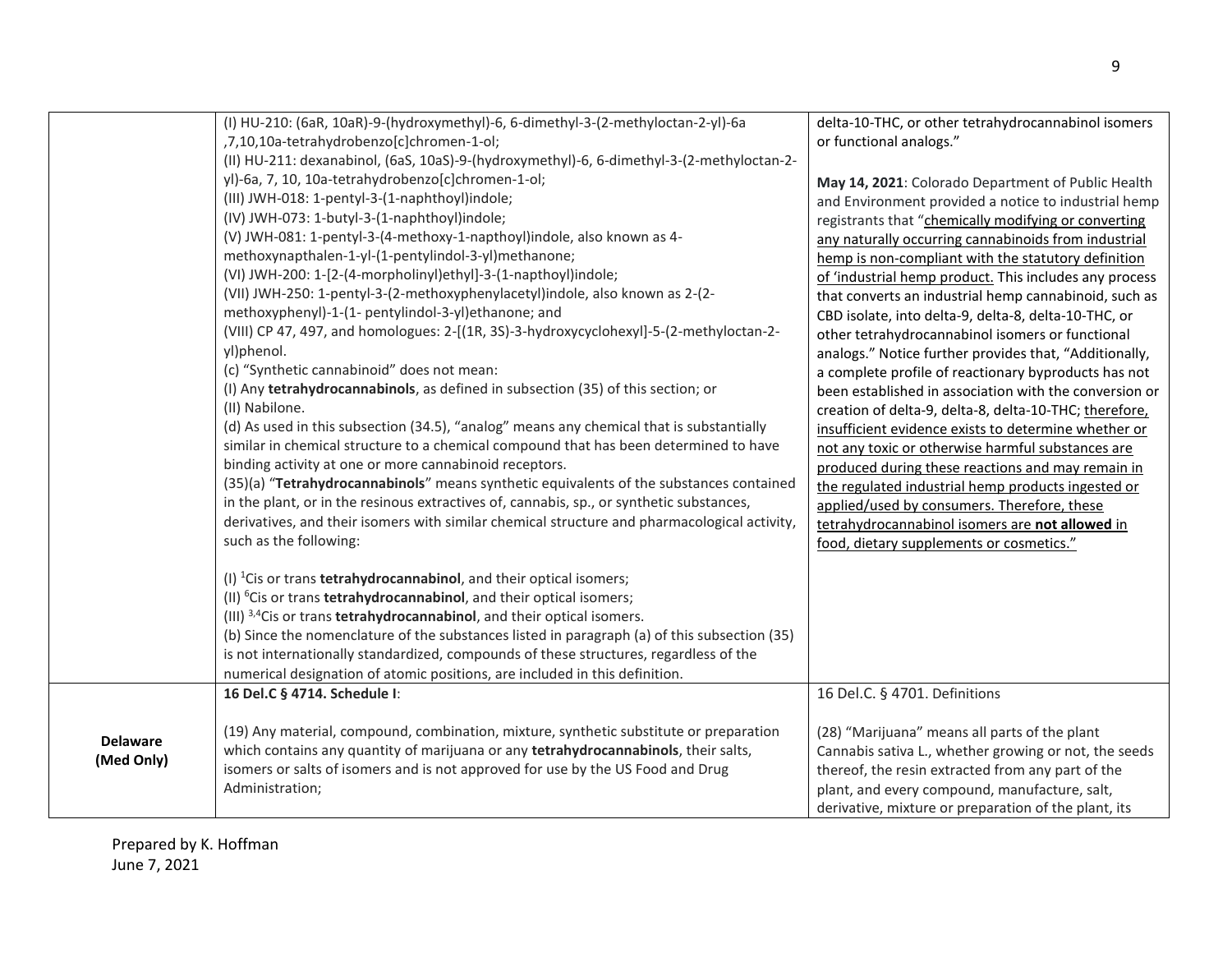|                                             |                                                                                                                                                                                                | seeds or resin. It does not include the mature stalks of<br>the plant, fiber produced from the stalks, oil or cake<br>made from the seeds of the plant, or any other<br>compound, manufacture, salt, derivative, mixture or<br>preparation of the mature stalks (except the resin<br>extracted therefrom), fiber, oil or cake, or the |
|---------------------------------------------|------------------------------------------------------------------------------------------------------------------------------------------------------------------------------------------------|---------------------------------------------------------------------------------------------------------------------------------------------------------------------------------------------------------------------------------------------------------------------------------------------------------------------------------------|
|                                             |                                                                                                                                                                                                | sterilized seed of the plant which is incapable of<br>germination. Marijuana does not include products                                                                                                                                                                                                                                |
|                                             |                                                                                                                                                                                                | approved by the US Food and Drug Administration.                                                                                                                                                                                                                                                                                      |
|                                             | KRS § 218A.010:                                                                                                                                                                                | March 25, 2021: House Bill 307 passed, extending the                                                                                                                                                                                                                                                                                  |
|                                             |                                                                                                                                                                                                | definition of "marijuana" to include "a cannabinoid                                                                                                                                                                                                                                                                                   |
|                                             | (55) "Tetrahydrocannabinols" means synthetic equivalents of the substances contained in                                                                                                        | product derived from industrial hemp or a                                                                                                                                                                                                                                                                                             |
|                                             | the plant, or in the resinous extractives of the plant Cannabis, sp. or synthetic substances,                                                                                                  | cannabinoid product approved as a prescription                                                                                                                                                                                                                                                                                        |
| Kentucky                                    | derivatives, and their isomers with similar chemical structure and pharmacological activity                                                                                                    | medication by the United States Food and Drug                                                                                                                                                                                                                                                                                         |
| (Hemp derived CBD                           | such as the following:                                                                                                                                                                         | Administration."                                                                                                                                                                                                                                                                                                                      |
| with no more than<br>0.3% THC; no adult use | (a) Delta 1 cis or trans tetrahydrocannabinol, and their optical isomers;                                                                                                                      | April 19, 2021: Kentucky Department of Agriculture<br>drafted a guidance document for hemp licensees                                                                                                                                                                                                                                  |
| or med market)                              | (b) Delta 6 cis or trans tetrahydrocannabinol, and their optical isomers; and                                                                                                                  | reaffirming both that delta-8 was a Schedule I drug<br>under both the federal and state CSA.                                                                                                                                                                                                                                          |
|                                             | (c) Delta 3, 4 cis or trans tetrahydrocannabinol, and its optical isomers;                                                                                                                     |                                                                                                                                                                                                                                                                                                                                       |
|                                             | I.C. § 37-2705. Schedule 1.                                                                                                                                                                    |                                                                                                                                                                                                                                                                                                                                       |
|                                             | (27) Tetrahydrocannabinols or synthetic equivalents of the substances contained in the                                                                                                         |                                                                                                                                                                                                                                                                                                                                       |
|                                             | plant, or in the resinous extractives of Cannabis, sp. and/or synthetic substances,                                                                                                            |                                                                                                                                                                                                                                                                                                                                       |
|                                             | derivatives, and their isomers with similar chemical structure such as the following:                                                                                                          |                                                                                                                                                                                                                                                                                                                                       |
| Idaho                                       | i. Tetrahydrocannabinols, except for the permitted amount of tetrahydrocannabinol found                                                                                                        |                                                                                                                                                                                                                                                                                                                                       |
| (Only CBD with 0%                           | in industrial hemp:                                                                                                                                                                            |                                                                                                                                                                                                                                                                                                                                       |
| THC allowed; no adult                       | a. $\Delta$ <sup>1</sup> cis or trans tetrahydrocannabinol, and their optical isomers, excluding dronabinol in                                                                                 |                                                                                                                                                                                                                                                                                                                                       |
| use of med market)                          | sesame oil and encapsulated in either a soft gelatin capsule or in an oral solution in a drug                                                                                                  |                                                                                                                                                                                                                                                                                                                                       |
|                                             | product approved by the U.S. Food and Drug Administration.                                                                                                                                     |                                                                                                                                                                                                                                                                                                                                       |
|                                             | b. $\Delta$ <sup>6</sup> cis or trans tetrahydrocannabinol, and their optical isomers.<br>c. $\Delta^{3,4}$ cis or trans tetrahydrocannabinol, and its optical isomers. (Since nomenclature of |                                                                                                                                                                                                                                                                                                                                       |
|                                             | these substances is not internationally standardized, compounds of these structures,                                                                                                           |                                                                                                                                                                                                                                                                                                                                       |
|                                             | regardless of numerical designation of atomic positions are covered.)                                                                                                                          |                                                                                                                                                                                                                                                                                                                                       |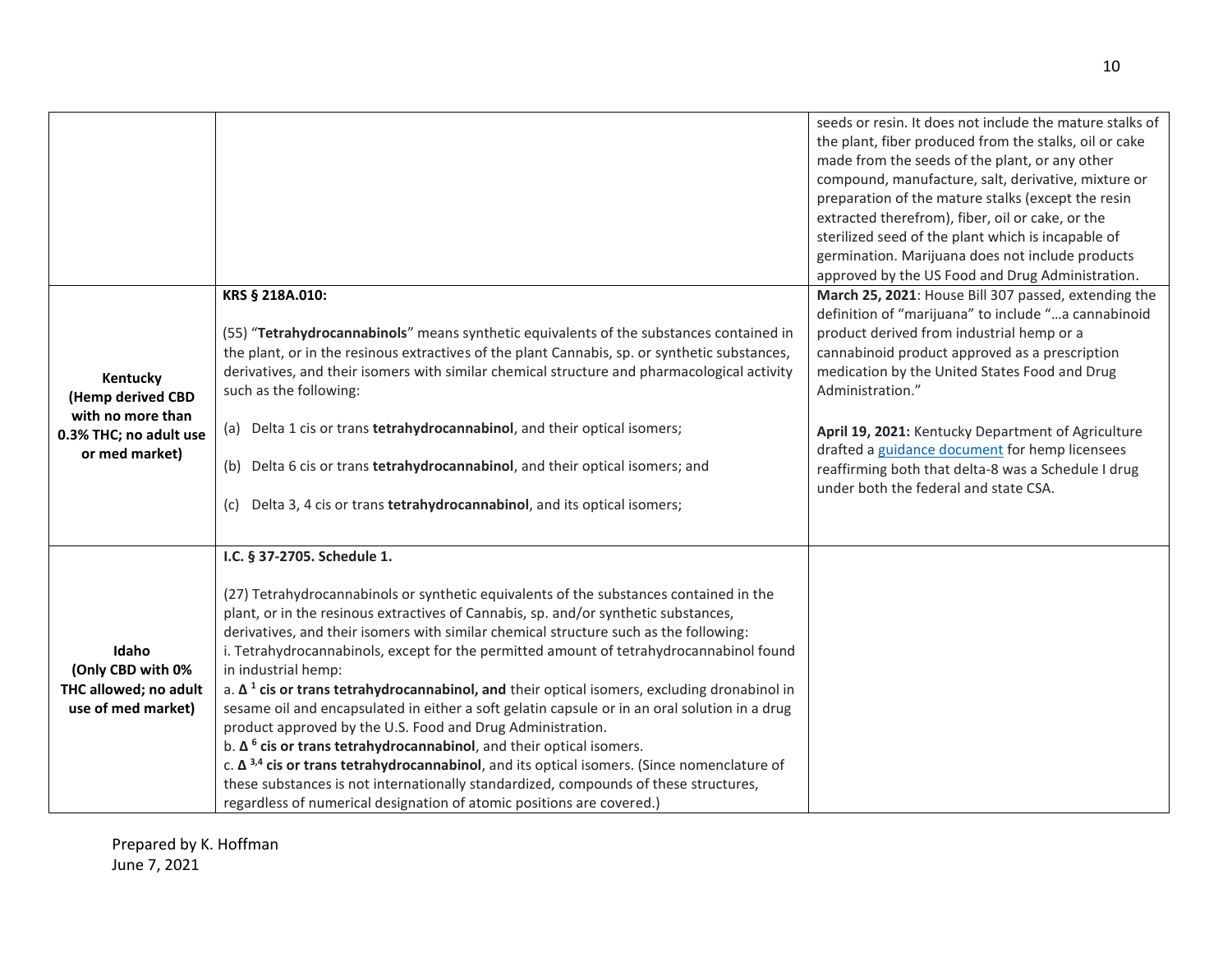|             | d. [(6aR,10aR)-9-(hydroxymethyl)-6,6-dimethyl-3-(2methyloctan-2-yl)-6a,7,10,10a-               |                                                        |
|-------------|------------------------------------------------------------------------------------------------|--------------------------------------------------------|
|             | tetrahydrobenzo[c]chromen-1-o1]], also known as 6aR-trans-3-(1,1-dimethylheptyl)-              |                                                        |
|             | 6a,7,10,10a-tetrahydro-1-hydroxy-6,6-dimethyl-6H-dibenzo[b,d]pyran-9-methanol (HU-             |                                                        |
|             | 210) and its geometric isomers (HU211 or dexanabinol).                                         |                                                        |
|             |                                                                                                |                                                        |
|             | I.C.A. § 124.101. Definitions                                                                  | The provision of the Controlled Substances Act         |
|             |                                                                                                | schedule which incorporates by reference any           |
|             | 20. "Marijuana" means all parts of the plants of the genus Cannabis, whether growing or        | material which contains any quantity                   |
|             | not; the seeds thereof; the resin extracted from any part of the plant; and every              | of tetrahydrocannabinols (THC) is broad enough to      |
|             | compound, manufacture, salt, derivative, mixture or preparation of the plant, its seeds or     | include all cannabis. Cassady v. Wheeler, 1974, 224    |
| lowa        | resin, including tetrahydrocannabinols. It does not include the mature stalks of the plant,    | N.W.2d 649.                                            |
|             | fiber produced from the stalks, oil or cake made from the seeds of the plant, any other        |                                                        |
|             | compound, manufacture, salt, derivative, mixture, or preparation of the mature stalks          | Registered patients and caregivers are allowed to      |
|             | (except the resin extracted therefrom), fiber, oil or cake or the sterilized seed of the plant | purchase medical CBD products from a state-licensed    |
|             | which is incapable of germination.                                                             | dispensary. Iowa specifies the allowed forms of CBD    |
|             |                                                                                                | medication as well as the CBD to THC ratios.           |
|             | Miss. Code Ann. § 41-29-113. Schedule I                                                        | April 16, 2019: House Bill 1547 revised Schedule I of  |
|             |                                                                                                | the Mississippi Controlled Substances Act to include   |
|             | (31) Tetrahydrocannabinols, meaning tetrahydrocannabinols contained in a plant of the          | " certain synthetic cannabinoids, fentanyls and        |
|             | genus Cannabis (cannabis plant), as well as the synthetic equivalents of the substances        | fentanyl-like substances that have no accepted         |
|             | contained in the cannabis plant, or in the resinous extractives of such plant, and/or          | medical use" A handful of online sources indicate      |
|             | synthetic substances, derivatives, and their isomers with similar chemical structure and       | that HB 1547 amended the CSA to include delta-8 and    |
|             | pharmacological activity to those substances contained in the plant such as the following:     | delta-9. However, this is not accurate.                |
|             | (A) 1 cis or trans tetrahydrocannabinol;                                                       |                                                        |
|             | (B) 6 cis or trans tetrahydrocannabinol;                                                       | While the bill was primarily aimed at addressing       |
|             | (C) 3,4 cis or trans tetrahydrocannabinol.                                                     | concerns related to fentanyl and FDA approved CBD,     |
| Mississippi |                                                                                                | and the language of the CSA pertaining to              |
|             | (Since nomenclature of these substances is not internationally standardized, compounds of      | tetrahydrocannabinol and synthetic cannabinoids did    |
|             | these structures, regardless of atomic positions, are covered.)                                | not change. Amendatory language addressed FDA          |
|             |                                                                                                | approved use of cannabidiol under Schedule V, and      |
|             | ("Tetrahydrocannabinols" excludes dronabinol and nabilone.) For purposes of this               | specifically calls out CBD derived from cannabis with  |
|             | paragraph, tetrahydrocannabinols do not include hemp or hemp products regulated                | no more than 0.1% residual tetrahydrocannabinol.       |
|             | under Sections 69-25-201 through 69-25-221.                                                    |                                                        |
|             |                                                                                                | November 2020: Voters approved an initiative           |
|             | However, the following products are exempted from control:                                     | making medical cannabis legal. But the state's         |
|             | (i) THC-containing industrial products made from cannabis stalks (e.g., paper, rope and        | Supreme Court struck down the measure on a             |
|             | clothing);                                                                                     | technicality. So all cannabis use remains illegal. CBD |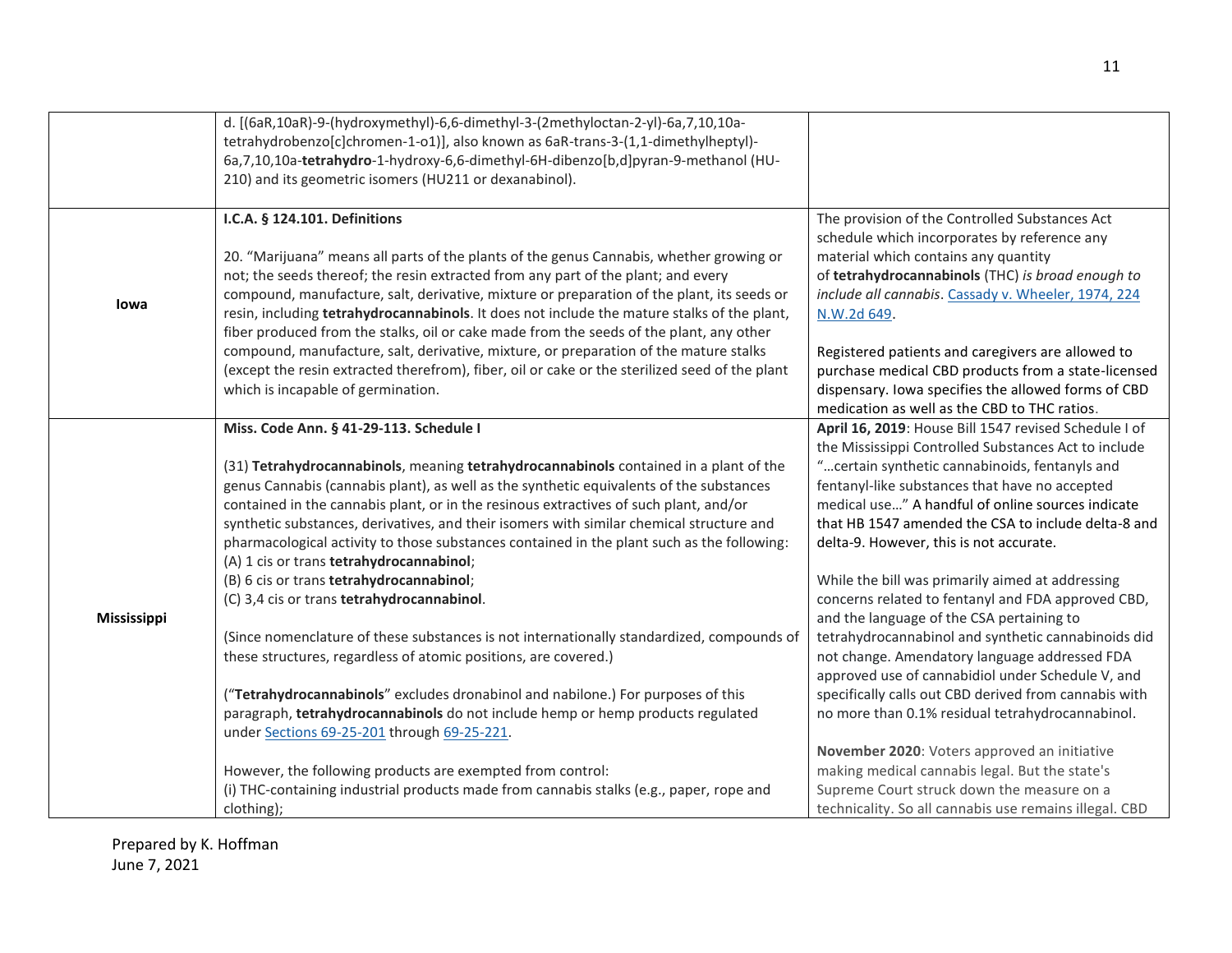|                                          | (ii) Processed cannabis plant materials used for industrial purposes, such as fiber retted<br>from cannabis stalks for use in manufacturing textiles or rope;<br>(iii) Animal feed mixtures that contain sterilized cannabis seeds and other ingredients (not<br>derived from the cannabis plant) in a formula designed, marketed and distributed for<br>nonhuman consumption;<br>(iv) Personal care products that contain oil from sterilized cannabis seeds, such as<br>shampoos, soaps, and body lotions (if the products do not cause THC to enter the human<br>body);<br>(v) Hemp as regulated under Sections 69-25-201 through 69-25-221; and<br>(vi) Any product derived from the hemp plant designed for human ingestion and/or<br>consumption that is approved by the United States Food and Drug Administration;                                                                              | oil with at least 15% CBD and no more than 0.5% THC<br>is legal for patients with debilitating epilepsy.                                                                                                                                                                                                                                                                                                                                                                      |
|------------------------------------------|---------------------------------------------------------------------------------------------------------------------------------------------------------------------------------------------------------------------------------------------------------------------------------------------------------------------------------------------------------------------------------------------------------------------------------------------------------------------------------------------------------------------------------------------------------------------------------------------------------------------------------------------------------------------------------------------------------------------------------------------------------------------------------------------------------------------------------------------------------------------------------------------------------|-------------------------------------------------------------------------------------------------------------------------------------------------------------------------------------------------------------------------------------------------------------------------------------------------------------------------------------------------------------------------------------------------------------------------------------------------------------------------------|
| <b>Montana</b><br>(Med/Adult Use Legal)  | MCA 50-32-222. Specific dangerous drugs included in Schedule I<br>(ff) tetrahydrocannabinols, including synthetic equivalents of the substances contained in<br>the plant or in the resinous extractives of cannabis, or synthetic substances, derivatives,<br>and their isomers with similar chemical structure and pharmacological activity, such as<br>those listed in subsections (4)(ff)(i) through (4)(ff)(iii). Because nomenclature of these<br>substances is not internationally standardized, compounds of these structures, regardless<br>of numerical designation of atomic positions covered, are included in the category as<br>follows:<br>(i) delta 1 (delta 9) cis or trans tetrahydrocannabinol and its optical isomers;<br>(ii) delta 6 cis or trans tetrahydrocannabinol and its optical isomers; and<br>(iii) delta 3,4 cis or trans tetrahydrocannabinol and its optical isomers; | January 1, 2021: Montana residents age 21 and older<br>will be allowed to possess, use, and grow up to 1<br>ounce of marijuana. Medical marijuana is already<br>legal for patients who have a qualifying condition and<br>a state-issued medical marijuana ID card.                                                                                                                                                                                                           |
| <b>New York</b><br>(Med/Adult Use Legal) | § 3306. Schedules of controlled substances<br>(20) Tetrahydrocannabinols. Synthetic tetrahydrocannabinols not derived from the<br>cannabis plant that are equivalents of the substances contained in the plant, or in the<br>resinous extractives of cannabis sp. and/or synthetic substances, derivatives, and their<br>isomers with similar chemical structure and pharmacological activity such as the following:<br>delta 1 cis or trans tetrahydrocannabinol, and their optical isomers<br>delta 6 cis or trans tetrahydrocannabinol, and their optical isomers                                                                                                                                                                                                                                                                                                                                    | May 19, 2021: Adopted regulations expressly<br>prohibits hemp producers from using "synthetic<br>cannabinoids, or delta-8 or delta-10 created through<br>isomerization in the extraction or manufacture of<br>cannabinoid hemp products." Provides that<br>cannabinoid hemp products sold in New York may not<br>contain "synthetic cannabinoids, or delta-8 or delta-<br>10 created through isomerization in the extraction or<br>manufacture of cannabinoid hemp products." |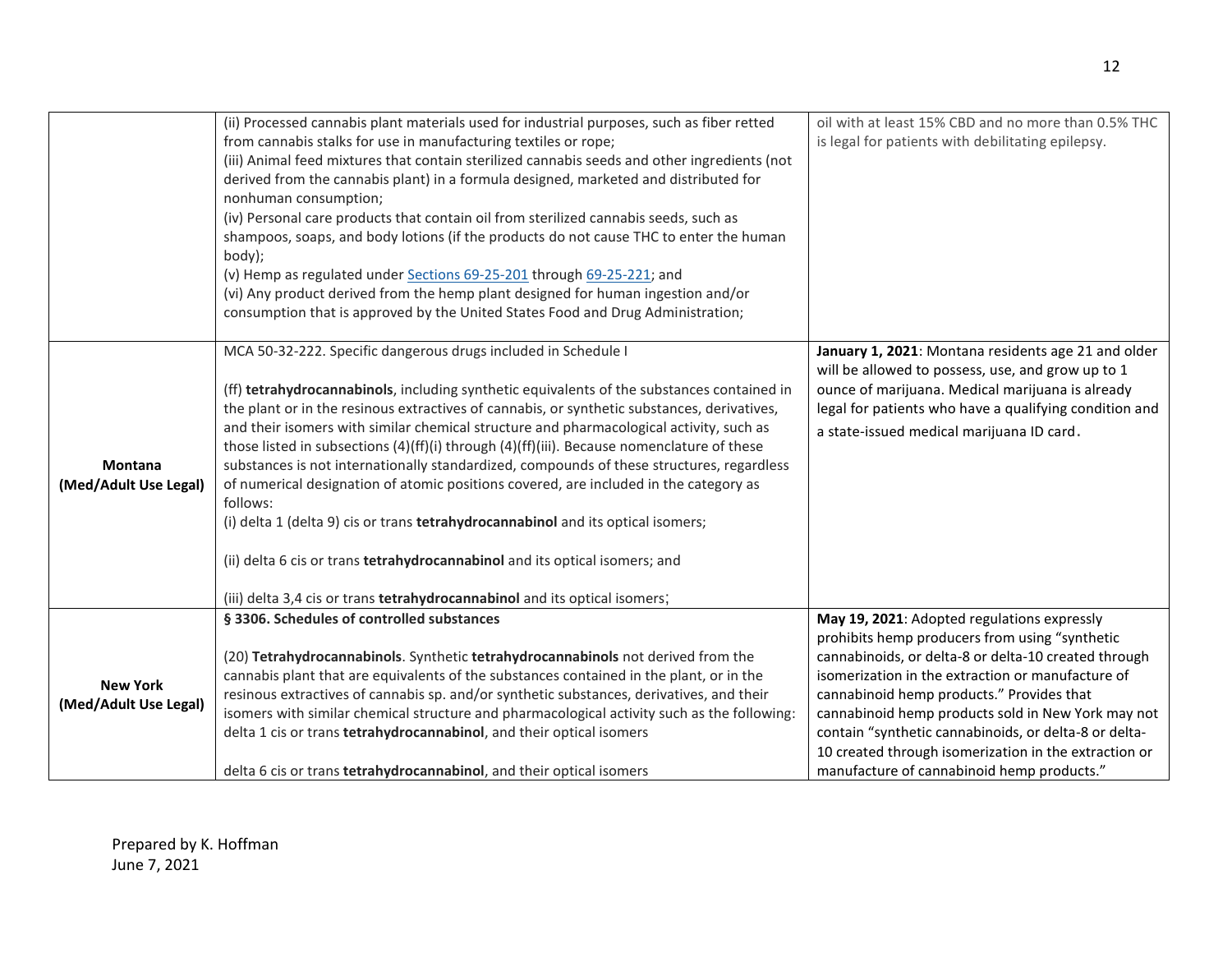|                                   | delta 3, 4 cis or trans tetrahydrocannabinol, and its optical isomers (since nomenclature of<br>these substances is not internationally standardized, compounds of these structures,<br>regardless of numerical designation of atomic positions covered).<br>Any Federal Food and Drug Administration approved product<br>containing tetrahydrocannabinol shall not be considered a<br>synthetic tetrahydrocannabinol.                                                                                                                                                                                                                                                                                                                                                                                                                                                                                                                                                                                                                                                                                                                                                                                                                                                                                                                                                                                                                                                                                                                                                                                                                                                                                                                                                                                                                                                                                                                   |                                                                                                                                                                                                                                                                                                                                                                                                                                                                                                                                                                                                                                                                                                               |
|-----------------------------------|------------------------------------------------------------------------------------------------------------------------------------------------------------------------------------------------------------------------------------------------------------------------------------------------------------------------------------------------------------------------------------------------------------------------------------------------------------------------------------------------------------------------------------------------------------------------------------------------------------------------------------------------------------------------------------------------------------------------------------------------------------------------------------------------------------------------------------------------------------------------------------------------------------------------------------------------------------------------------------------------------------------------------------------------------------------------------------------------------------------------------------------------------------------------------------------------------------------------------------------------------------------------------------------------------------------------------------------------------------------------------------------------------------------------------------------------------------------------------------------------------------------------------------------------------------------------------------------------------------------------------------------------------------------------------------------------------------------------------------------------------------------------------------------------------------------------------------------------------------------------------------------------------------------------------------------|---------------------------------------------------------------------------------------------------------------------------------------------------------------------------------------------------------------------------------------------------------------------------------------------------------------------------------------------------------------------------------------------------------------------------------------------------------------------------------------------------------------------------------------------------------------------------------------------------------------------------------------------------------------------------------------------------------------|
| <b>Rhode Island</b><br>(Med Only) | <b>CHAPTER 2-26 - HEMP GROWTH ACT</b><br>2-26-3. Definitions<br>(2) "Cannabis" means all parts of the plant of the genus marijuana, also known as<br>marijuana sativa L, whether growing or not; the seeds thereof; the resin extracted from<br>any part of the plant; and every compound, manufacture, salt, derivative, mixture, or<br>preparation of the plant, its seeds, or resin regardless of cannabinoid content or<br>cannabinoid potency including "marijuana" and "industrial hemp" or "industrial hemp<br>products" which satisfy the requirements of this chapter.<br>(3) "Cannabidiol" or "CBD" means cannabidiol (CBD) derived from a hemp plant as defined<br>in §2-26-3(8), not including products derived from exempt cannabis plant material as<br>defined in 21 C.F.R. §1308.35.<br>(8) "Hemp" or "industrial hemp" means the plant Cannabis sativa L. and any part of that<br>plant, including the seeds thereof and all derivatives, extracts, cannabinoids, isomers,<br>acids, salts, and salts of isomers, whether growing or not, with a delta-9<br>tetrahydrocannabinol concentration of not more than 0.3 percent on a dry weight or per<br>volume basis regardless of moisture content, and which satisfies the requirements of this<br>chapter.<br>(9) "Hemp-derived consumable CBD product" means any product meant for ingestion,<br>including but not limited to concentrates, extracts, and cannabis-infused foods and<br>products, which contains cannabidiol derived from a hemp plant as defined in § 2-26-3(8),<br>which shall only be sold to persons age twenty-one (21) or older, and which shall not<br>include products derived from exempt cannabis plant material as defined in 21 C.F.R.<br>§1308.35.<br>(10) "Hemp products" or "industrial hemp products" means all products made from the<br>plants, including, but not limited to, concentrated oil, cloth, cordage, fiber, food, fuel, | In Rhode Island, all forms of tetrahydrocannabinol<br>and its isomers are classified as Schedule I Controlled<br>Substances.<br>Rhode Island has updated hemp laws to legalize<br>CBD and other hemp extracts and derivatives.<br>However, the state has made extensive amendments<br>to the Controlled Substances list that prohibit the<br>manufacture and sale of Delta-8-THC.<br>While certain forms of hemp are specifically exempt<br>from scheduling under the Controlled Substances Act,<br>the law prohibits any product that contains any<br>amount of THC that is intended for human or animal<br>consumption. Any product that effectively delivers<br>any form of THC to the body is prohibited. |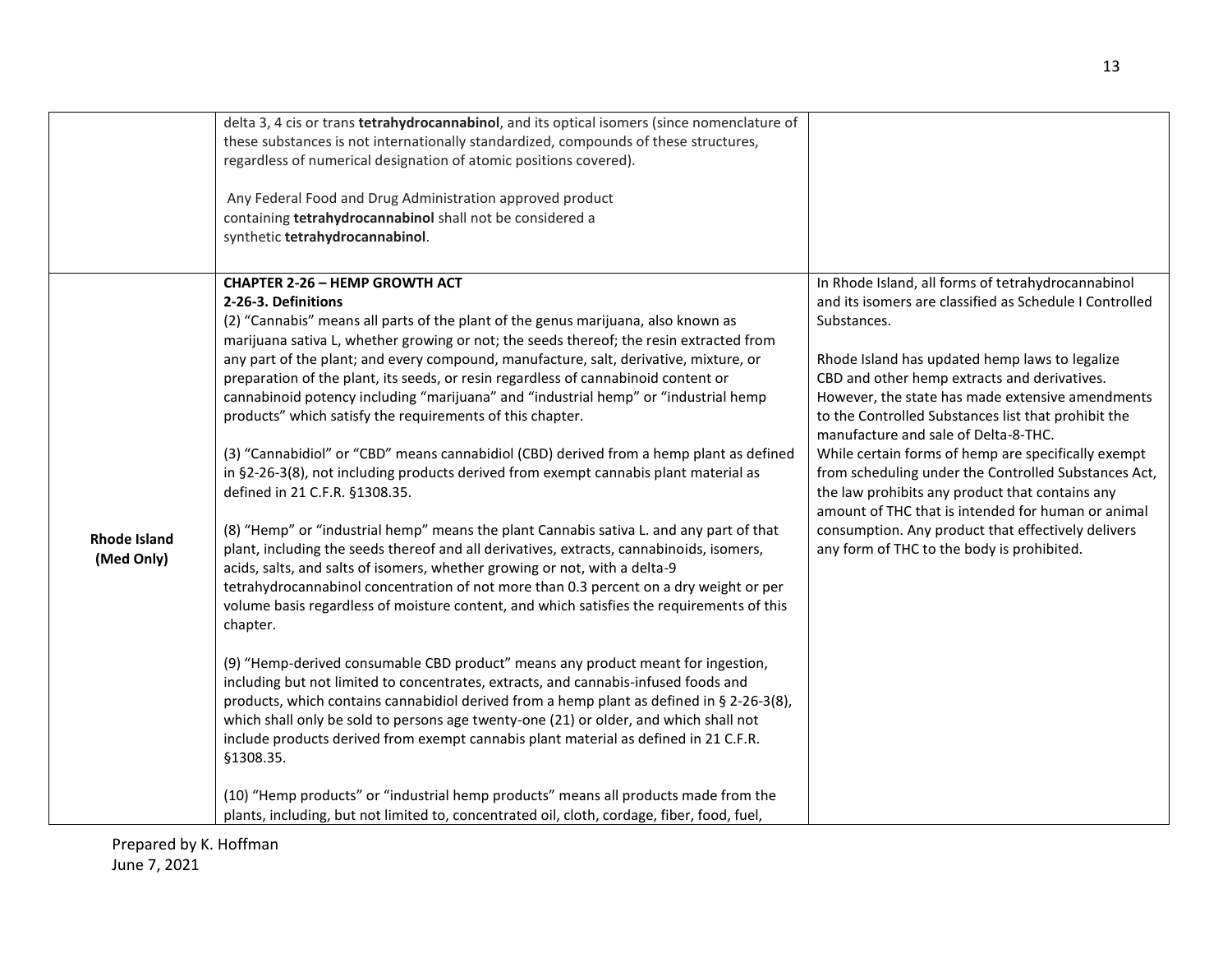|                            | hemp-derived consumable CBD products, paint, paper, construction materials, plastics,<br>seed, seed meal, seed oil, and seed certified for cultivation., which satisfy the<br>requirements of this chapter.<br>(13) "THC" means tetrahydrocannabinol, the principal psychoactive constituent of<br>cannabis.<br>SECTION 3. Section 21-28-1.02 of Chapter 21-28 of the General Laws entitled "Uniform<br>Controlled Substances Act" is hereby amended as follows:<br>21-28-1.02. Definitions. [Effective until January 1, 2023.]<br>(30) "Marijuana" means all parts of the plant cannabis sativa L., whether growing or not;<br>the seeds of the plant; the resin extracted from any part of the plant; and every<br>compound, manufacture, salt, derivative, mixture, or preparation of the plant, its seeds or<br>resin, but shall not include the mature stalks of the plant, fiber produced from the stalks, |                                                                                                                                                                                                                                                             |
|----------------------------|------------------------------------------------------------------------------------------------------------------------------------------------------------------------------------------------------------------------------------------------------------------------------------------------------------------------------------------------------------------------------------------------------------------------------------------------------------------------------------------------------------------------------------------------------------------------------------------------------------------------------------------------------------------------------------------------------------------------------------------------------------------------------------------------------------------------------------------------------------------------------------------------------------------|-------------------------------------------------------------------------------------------------------------------------------------------------------------------------------------------------------------------------------------------------------------|
|                            | oil or cake made from the seeds of the plant, any other compound, manufacture, salt,<br>derivative, mixture, or preparation of mature stalks, (except the resin extracted from it),<br>fiber, oil or cake, or the sterilized seed from the plant which is incapable of germination.<br>Marijuana shall not include "industrial hemp" or" industrial hemp products" which satisfy<br>the requirements of chapter 2-26 of the general laws and the regulations promulgated<br>thereunder.                                                                                                                                                                                                                                                                                                                                                                                                                          |                                                                                                                                                                                                                                                             |
| <b>Utah</b><br>(Med Only)  | Subsection 58-37-4(2)(a)(iii)<br>(AA) Tetrahydrocannabinols, naturally contained in a plant of the genus Cannabis<br>(cannabis plant), as well as synthetic equivalents of the substances contained in the<br>cannabis plant, or in the resinous extractives of Cannabis, sp. and/or synthetic substances,<br>derivatives, and their isomers with similar chemical structure and pharmacological activity<br>to those substances contained in the plant, such as the following: $\Delta 1$ cis or trans<br>tetrahydrocannabinol, and their optical isomers $\Delta 6$ cis or trans tetrahydrocannabinol, and<br>their optical isomers $\Delta 3, 4$ cis or trans tetrahydrocannabinol, and its optical isomers, and<br>since nomenclature of these substances is not internationally standardized, compounds of<br>these structures, regardless of numerical designation of atomic positions covered;            | Utah does not make any exceptions for hemp-derived<br>cannabinoids in their Controlled Substances Act.                                                                                                                                                      |
| Vermont<br>(Med/Adult Use) | Vermont relies on the federal Controlled Substances Act under 21 U.S.C. § 801 et seq.,<br>specifically:<br>1308.11 Schedule I.<br>(d) Hallucinogenic substances.                                                                                                                                                                                                                                                                                                                                                                                                                                                                                                                                                                                                                                                                                                                                                 | Vermont Hemp Rules were adopted in May 2020 and<br>ban the "use of synthetic cannabinoids in the<br>production of any hemp product or hemp-infused<br>product." (Vermont Hemp Rules § 6.3). So, while<br>naturally occurring delta-8-THC is not barred from |